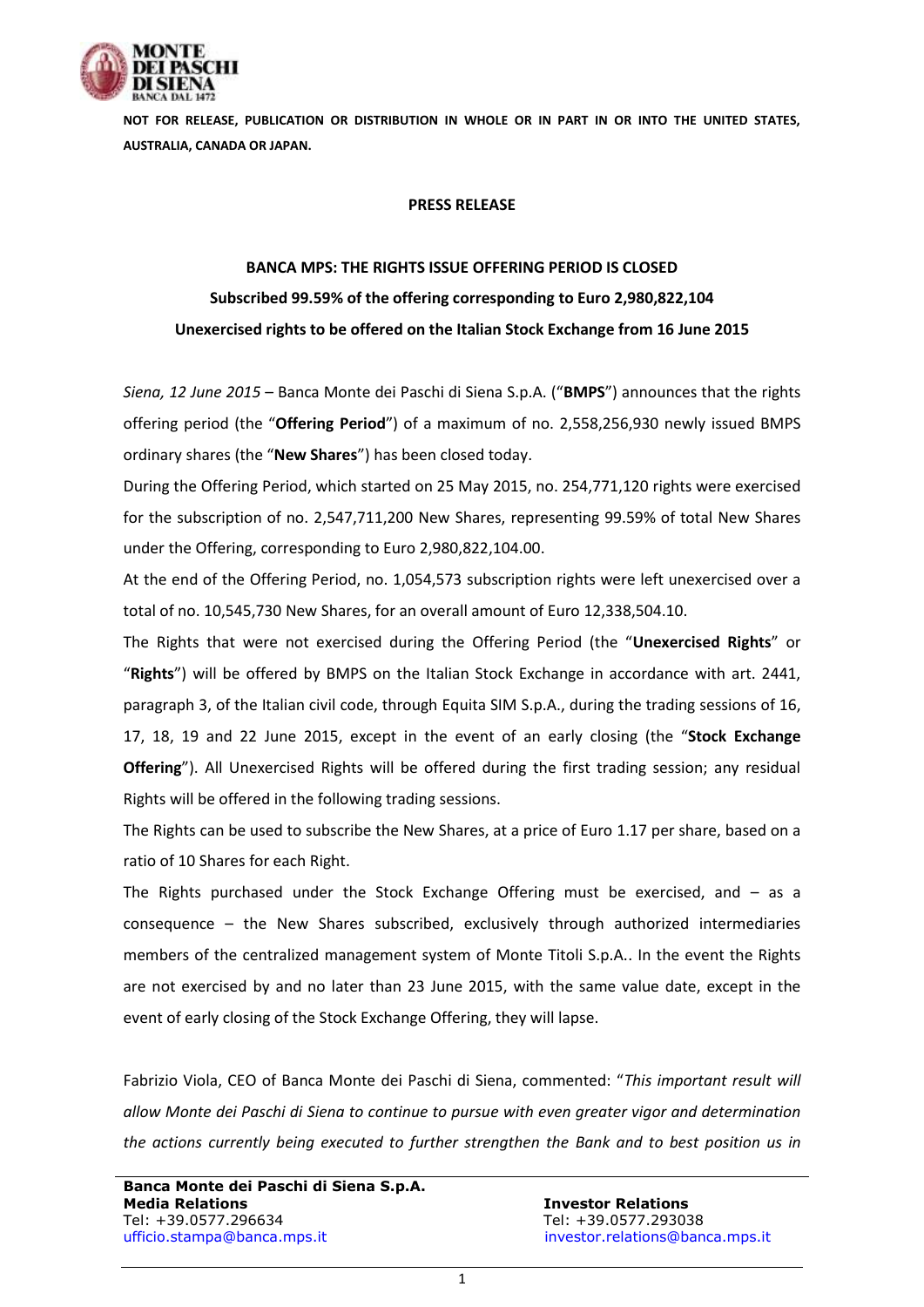

**NOT FOR RELEASE, PUBLICATION OR DISTRIBUTION IN WHOLE OR IN PART IN OR INTO THE UNITED STATES, AUSTRALIA, CANADA OR JAPAN.**

*order to benefit from future strategic options. With the rights issue having been successfully completed we shall also proceed with full repayment of all the outstanding State aid, well ahead of the original 2017 deadline that had been agreed with the European Commission*".

## **Settlement date in the event of early closing of the Stock Exchange Offering**

In case of early closing of the Stock Exchange Offering, the Rights purchased under the above offering must be exercised earlier, failing which they lapse, by and no later than the third trading day following the early closing notification, namely:

- **-** by and no later than 19 June 2015, with the same value date, in case of early closing on 16 June 2015
- **-** by and no later than 22 June 2015, with the same value date, in case of early closing on 17 June 2015.

In all other cases, the deadline for the New Shares subscription is 23 June 2015.

The New Shares obtained by exercising the Unexercised Rights will be deposited on the accounts held by the authorized intermediaries members of the centralized management system of Monte Titoli S.p.A. at the end of the accounting date of the last Rights exercise day, and will be made available as of the following settlement day.

The Offering has been underwritten by UBS Limited as Global Coordinator and Joint Bookrunner, Citigroup Global Markets Limited, Goldman Sachs International and Mediobanca – Banca di Credito Finanziario S.p.A. as Co-Global Coordinators and Joint Bookrunners and, Barclays Bank PLC, Commerzbank Aktiengesellschaft, London Branch, Deutsche Bank AG, London Branch, Merrill Lynch International and Société Générale as Joint Bookrunners pursuant to an underwriting agreement entered into with BMPS on 21 May 2015. As part of the underwriting agreement, Banca IMI S.p.A., Banco Santander S.A., Credit Suisse Securities (Europe) Limited and UniCredit Bank AG, Milan Branch act as Co-Bookrunners and Banca Akros S.p.A., Banca Profilo S.p.A., Banca Popolare di Vicenza S.C.p.A., Banco Bilbao Vizcaya Argentaria S.A., Equita SIM S.p.A., ING Bank N.V., Jefferies International Limited and Stifel Nicolaus Europe Limited (acting as Keefe, Bruyette & Woods) act as Co-Lead Managers.

The Prospectus, together with the supplement to the Prospectus, are available at the BMPS's registered office, in Siena, Piazza Salimbeni, n. 3, and are also published on the BMPS's website

## [www.mps.it.](http://www.mps.it/)